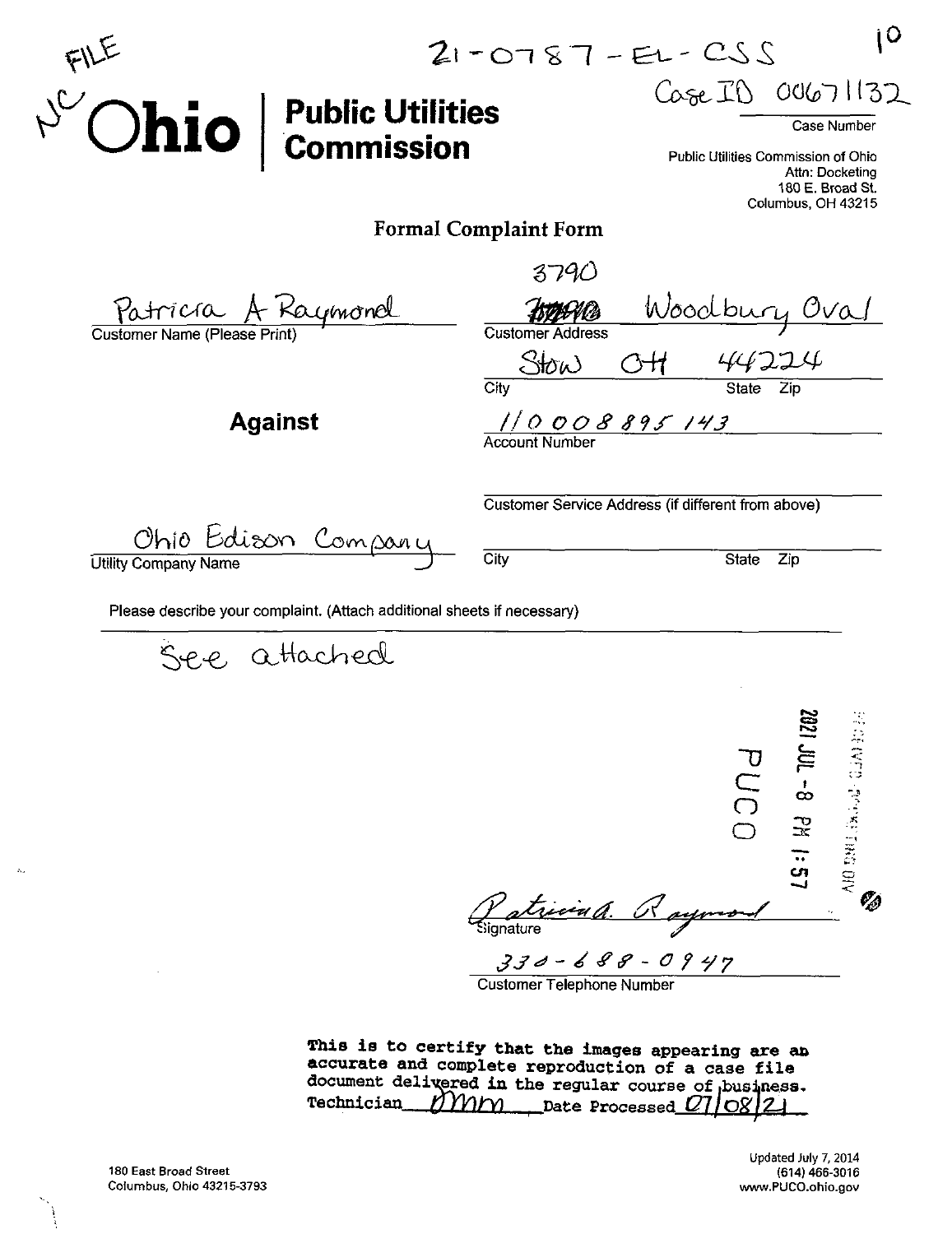Upon the filing of a complaint by one hundred subscribers or five per cent of the subscribers to any telephone exchange, whichever number be smaller, or by the legislative authority of any municipal corporation served by such telephone company that any regulation, measurement, standard of service, or practice affecting or relating to any service furnished by the telephone company, or in connection with such service is, or will be, in any respect unreasonable, unjust, discriminatory, or preferential, or that any service is, or will be, inadequate or cannot be obtained, the commission shall fix a time for the hearing of such complaint.

The hearing provided for in the next preceding paragraph shall be held in the county wherein resides the majority of the signers of such complaint, or wherein is located such municipal corporation. Notice of the date, time of day, and location of the hearing shall be served upon the telephone company complained of, upon each municipal corporation served by the telephone company in the county or counties affected, and shall be published for not less than two consecutive weeks in a newspaper of general circulation in the county or counties affected.

Such hearing shall be held not less than fifteen nor more than thirty days after the second publication of such notice.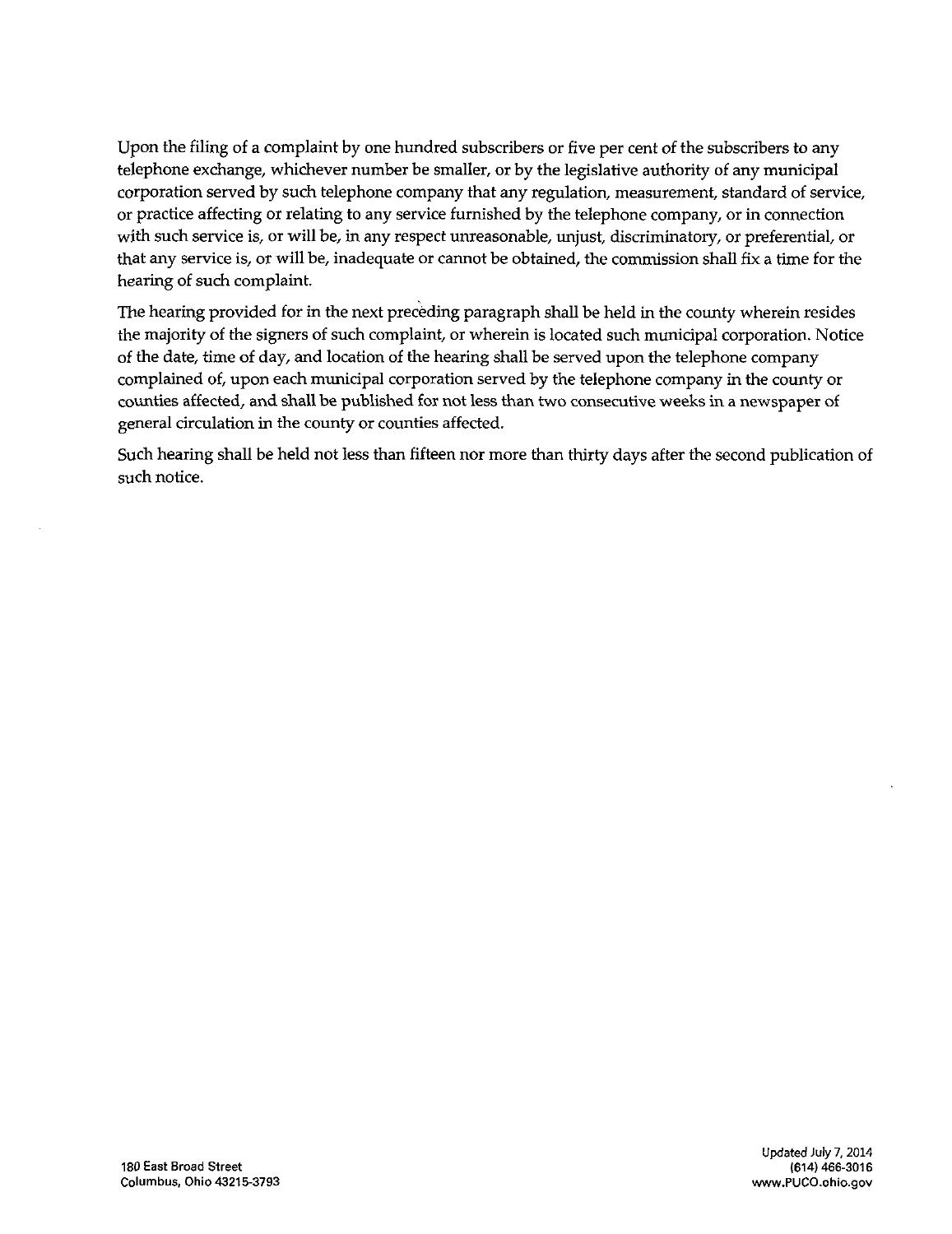



Mike DeWine, Governor Jenifer French, Chair

Commissioners

M. Beth Trombold Lawrence K. Friedeman Dennis P. Deters Daniel R. Conway

April 5, 2021

Patricia Raymond 3790 Woodbury Oval Stow, OH 44224

CASE ID: 00671132

Dear Ms. Raymond:

Thank you for contacting the Public Utilities Commission of Ohio (PUCO). Enclosed is the necessary information for filing a formal complaint.

Please note that all filings must be made on 8-1/2 by 11 inch paper. You must provide one original and two copies of the complaint.

Should you have any additional utility-related questions, please do not hesitate to contact the PUCO Call Center at (800) 686-PUCO (7826) or visit our website at www.PUCO.ohio.gov.

Sincerely,

Jermeki Knox Customer Service Investigator

Enclosure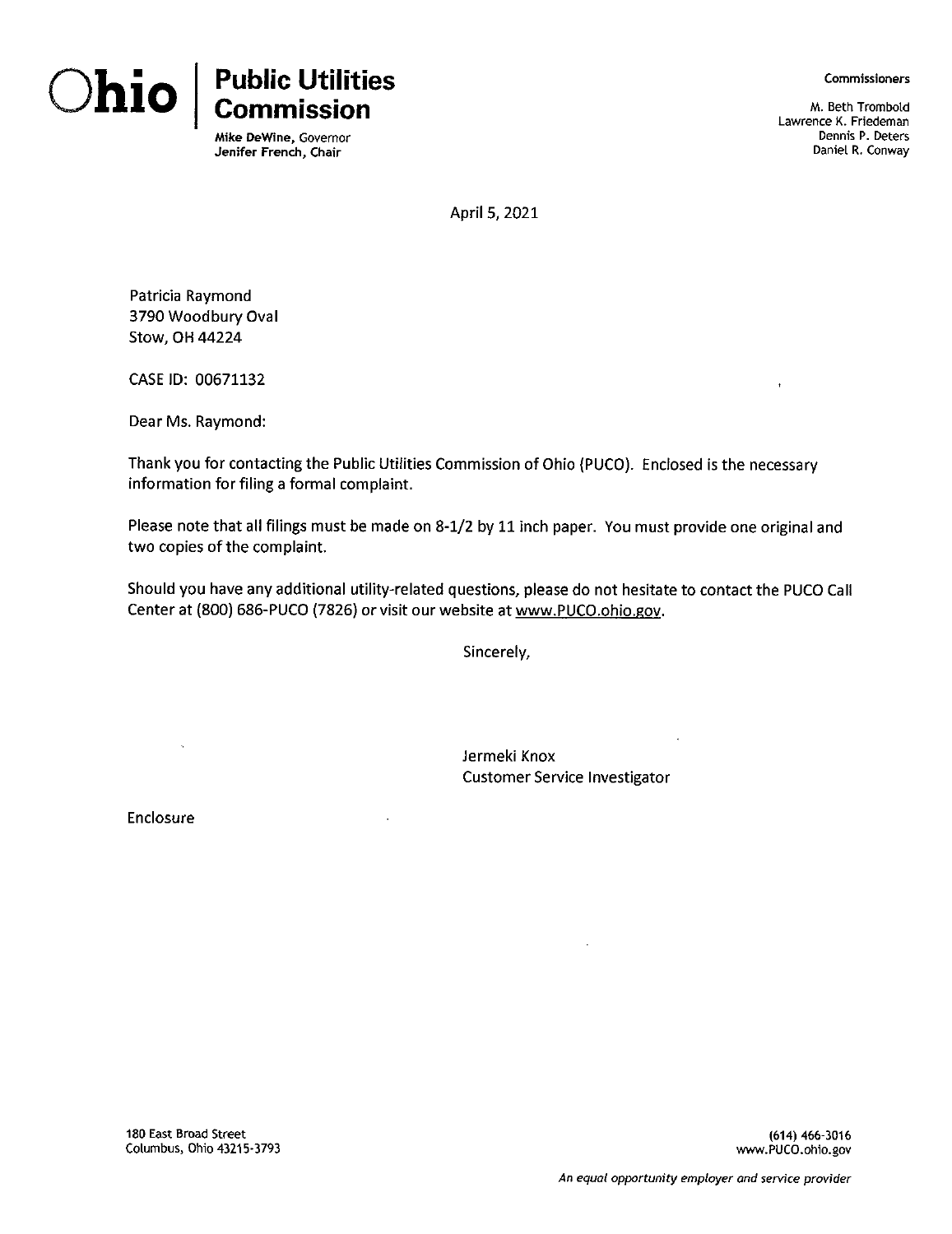

# **hio Public Utilities Commission**

**Mike DeWine, Governor Jenifer French, Chair**

Commissioners

M. Beth Trombold Lawrence K. Friedeman<br>Dennis P. Deters Dennis P. Deters Daniel R. Conway

#### **Case Detail**

Case Number: 00671132 Account Name: Patricia Raymond Type: Status: Comment Added Preferred Contact Method: No Preference

#### CASE DATES:

Date Opened: 03-09-2021 Case Age in Business Days: 10

## **Contact Information**

Contact: Patricia Raymond Preferred Contact Method: No Preference

Phone: 3306880947 Mobile:

Preferred Contact Time: Email: jetack@aol.com

#### **Service Address Information**

Service Address Street: 3790 Woodbury Oval Service Address State: Ohio Service Address City: Stow Service Address Zip:<br>Service Address Country: United States Service Address Phone: 3306880947 Service Address Country: United States

## **Industry Information**

AIQ Industry: Electric

AIQ Sub-Industry: Electric Distribution Utility

AIQ Sub-Sub-Industry: Non-Jurisdictional Case:  $\Box$ 

Service Account Number: Service Address County: Summit

Territory Account:

General Code: Service — Electric

Specific Code: Damage

## **Additional Information**

PUCO ID: 300582 Case Formal Complaint Specialist Approved:

Docketing Case Number: Legacy Case ID;

Case Formal Complaint Supervisor Approved:

Date Closed:

Owner: Jermeki Knox

Account Holder:

Priority: Standard Service Type: Residential

Account in Question: Ohio Edison Company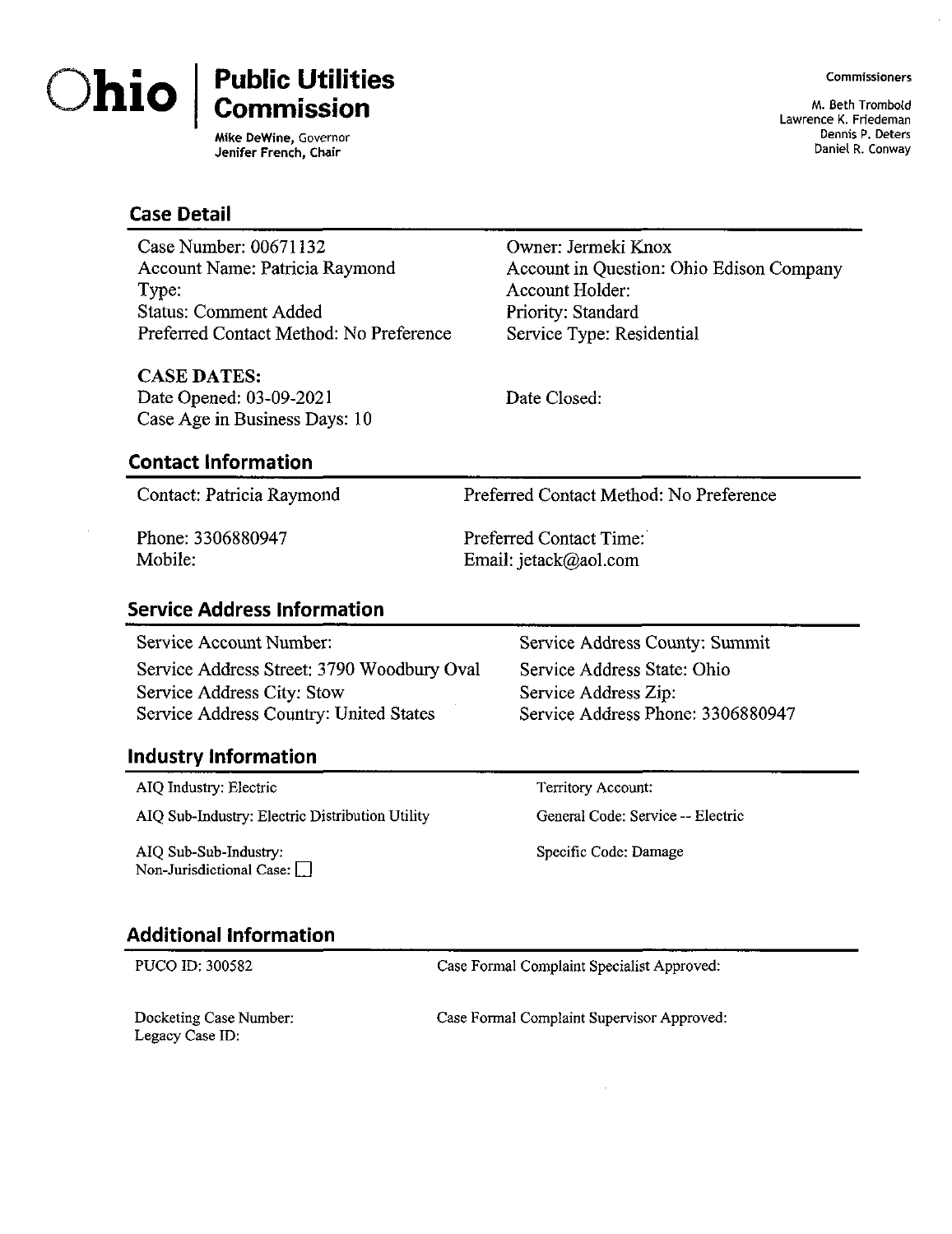## Transportation Information

Crossing ID: Railroad: Railroad Street Name:

## Description Information

#### Description:

#### Resolution:

closed with customer

#### Case Comments

| <b>Created Date</b>  | Comment                                                                                                                                                                                                                                                                                                                                                                                                                                                                                                                                                                                                                                                                                                                                                                                                                                                                                                                                                                                                                                |
|----------------------|----------------------------------------------------------------------------------------------------------------------------------------------------------------------------------------------------------------------------------------------------------------------------------------------------------------------------------------------------------------------------------------------------------------------------------------------------------------------------------------------------------------------------------------------------------------------------------------------------------------------------------------------------------------------------------------------------------------------------------------------------------------------------------------------------------------------------------------------------------------------------------------------------------------------------------------------------------------------------------------------------------------------------------------|
| 3/9/2021 2:16:01 PM  | meter was changed on feb 23. Tech joe from wellingtion came to door and told her<br>power would go out for about 15 sec.<br>caller sates all of a sudden she heard a loud crack and her kitchen appliances were<br>going crazy. Customer called Wellington and they told her to unplug her refrigerator.<br>Customer states they sent someone back out and checked the meter and said that<br>was fine. He noticed the refrigerator was still going crazy. Caller states he told her he<br>would write a claim.<br>Caller states it blew her thermostat, two tv's and her vacuum.<br>Wellington turned her claim down and there was no power surge.<br>Just spoke with Flora at OE and she told her call the PUCO.<br>Advised Wellington is not under PUCO regulation, and asked if a claim was filed with<br>OE, and she states Flora told her she is working on the claim on their end.<br>Advised we can reach out to the company, but cannot award damages and may have<br>to file FC.<br>Provided case number and time frame. ICB |
| 3/22/2021 2:34:38 PM | <b>Resolution Comments: closed with customer</b>                                                                                                                                                                                                                                                                                                                                                                                                                                                                                                                                                                                                                                                                                                                                                                                                                                                                                                                                                                                       |
| 4/2/2021 9:35:39 AM  | Caller called back regarding her case. Caller states that she did not receive an update.<br>Advised of close email that was sent to her email. (Read email to customer as well).<br>Caller states that it may have been sent-but she did not receive it. Caller also wanted<br>to speak with investigator. Advised investigator is on the hotline and is not available.<br>Advised would note account that caller would like a call back.                                                                                                                                                                                                                                                                                                                                                                                                                                                                                                                                                                                              |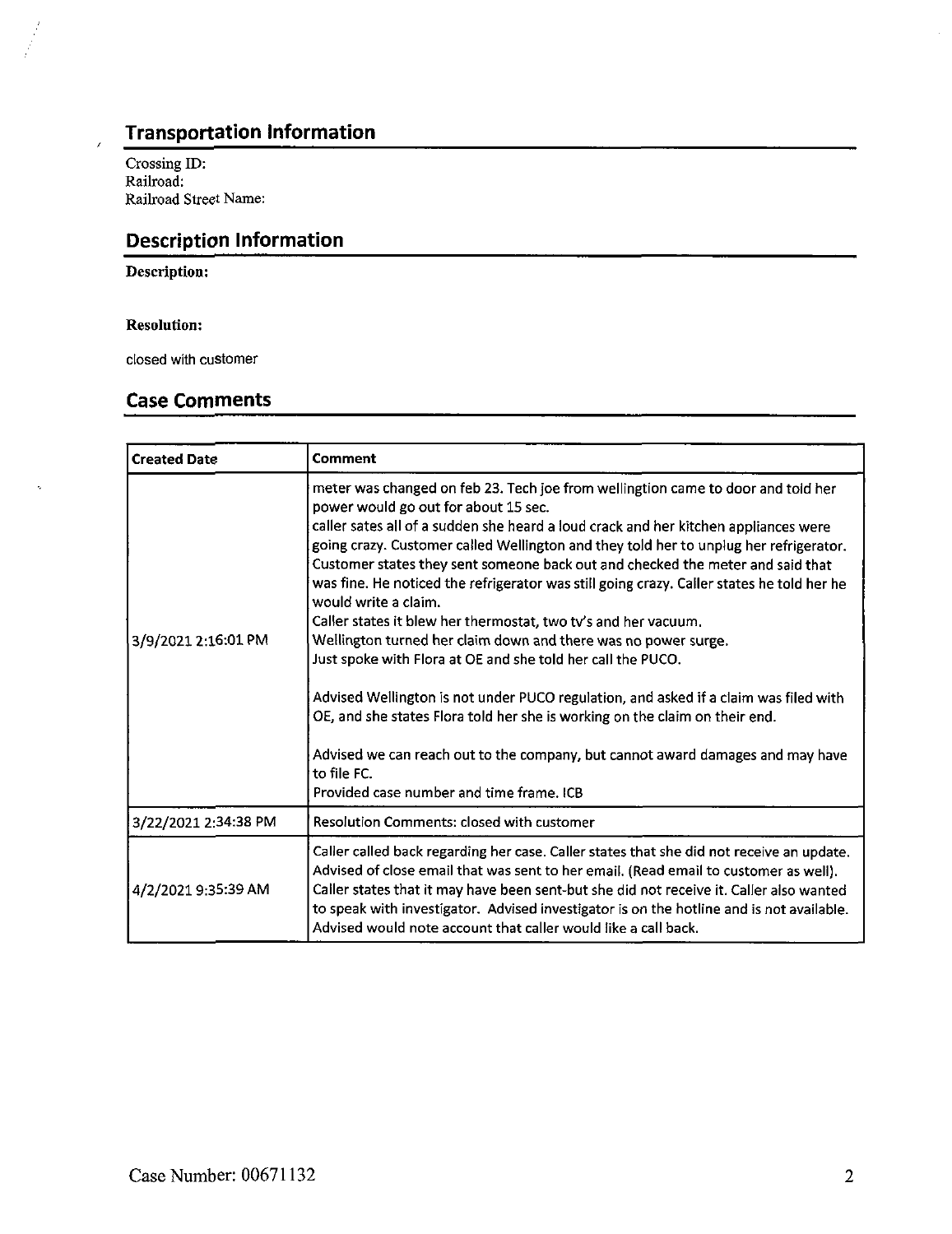| 4/2/2021 4:00:49 PM | She doesn't think it's fair that the companies are telling her to call each other and no<br>body is taking responsibility. She is stating the loud noise came within minutes of the<br>tech telling her electricity would be out for 15 seconds. |
|---------------------|--------------------------------------------------------------------------------------------------------------------------------------------------------------------------------------------------------------------------------------------------|
|                     | She's 85 and on a fixed income and she hasn't had anyone in her home for a year due<br>to the pandemic. Now she's had to have different service technicians come in for<br>repairs.                                                              |
|                     | She is stating that when she called the company back and the technician claimed to<br>come back but nobody ever knocked on her door, how does she know that someone<br>came.                                                                     |
|                     | She would like a copy of the case history and FC form.                                                                                                                                                                                           |
|                     | She's only asking them to pay the service calls for \$600.                                                                                                                                                                                       |
|                     | Gave name/ICB                                                                                                                                                                                                                                    |
| 4/2/2021 4:05:08 PM | She doesn't think it's fair that the companies are telling her to call each other and no<br>body is taking responsibility. She is stating the loud noise came within minutes of the<br>tech telling her electricity would be out for 15 seconds. |
|                     | She's 85 and on a fixed income and she hasn't had anyone in her home for a year due<br>to the pandemic. Now she's had to have different service technicians come in for<br>repairs.                                                              |
|                     | She is stating that when she called the company back and the technician claimed to<br>come back but nobody ever knocked on her door, how does she know that someone<br>came.                                                                     |
|                     | She would like a copy of the case history and FC form adv to follow the instructions<br>and send back any documents requested on the form as well as if the complaint is<br>found in her favor she would have to take it to court.               |
|                     | She's only asking them to pay the service calls for \$600.                                                                                                                                                                                       |
|                     | Gave name/ICB                                                                                                                                                                                                                                    |

## **Web Information**

Web Name: Web Home Phone: Web Email: Web Company: Web Zip Code:

Web Account in Question: Web US Dot #:

## **System Information**

Created by: Maureen Harbolt # Tasks Correspondence Review: <sup>1</sup> # Tasks Correspondence Review:1

Last Modified by: Jeremy Rohrer Next Activity Date: Case Grade Created: Case Grade Target: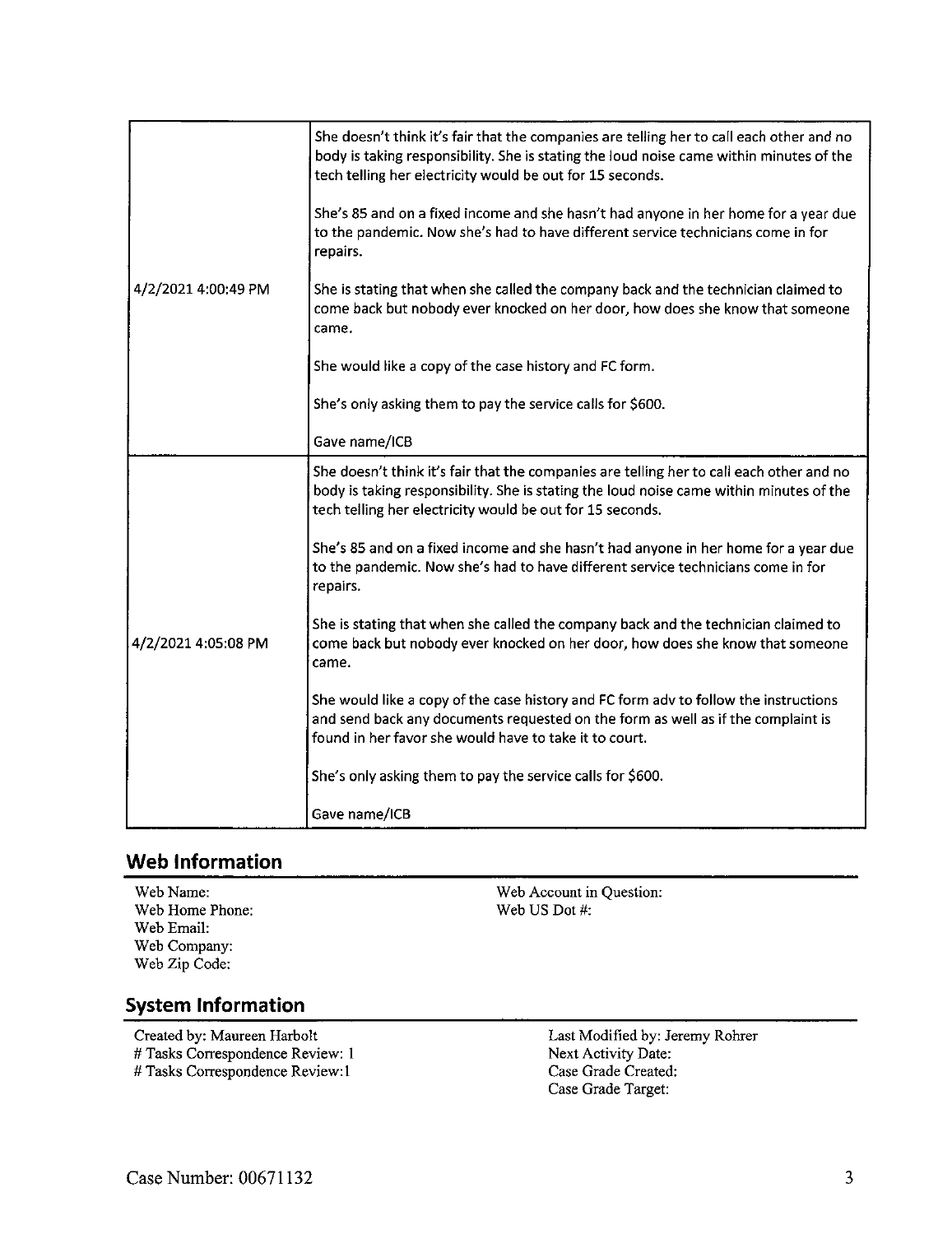## **Case Emails**

**Email Created Date: 3/9/2021 3:45:20 PM Email HTML Version:**

> **Ohio Public Utilities Commission**

#### **Initial Submission of a Consumer Complaint Please Respond Within 10 Business Days**

**CASE 10:00671132** CUSTOMER: Patricia Raymond ADDRESS: 3790 Woodbury Oval, Stow, Ohio 44224 SERVICE ADDRESS: 3790 Woodbury Oval, Stow, Ohio 44224 AIQ: Ohio Edison Company **SERVICE ACCOUNT NUMBER: ALTERNATIVE PHONE NUMBER:** NIQ: (330) 688-0947

\*\*\*To ensure your response attaches to the appropriate case, please reply to this email without changing the subject line. Thank you!\*\*\*

#### **DESCRIPTION OF ISSUE:**

The customer reached out to the PUCO regarding a damage claim and states that she reached out to Ohio Edison. The customer is stating her meter was changed on 2/23/2021 by Wellington, she was told by a tech named Joe that the electric would be out for 15 seconds.

She's stating she heard a loud "crack and her kitchen appliances were going crazy. She states when she called OE that another tech came and checked the meter and the meter was fine but this 2<sup>nd</sup> tech noticed her refrigerator was going "crazy" and was told to unplug it. This surge blew her thermostat, 2 televisions and a vacuum.

Wellington denied her claim and said there was no power surge.

She also stated that she filed a claim with OE and was told they're working on the claim on OE's end.

Please provide: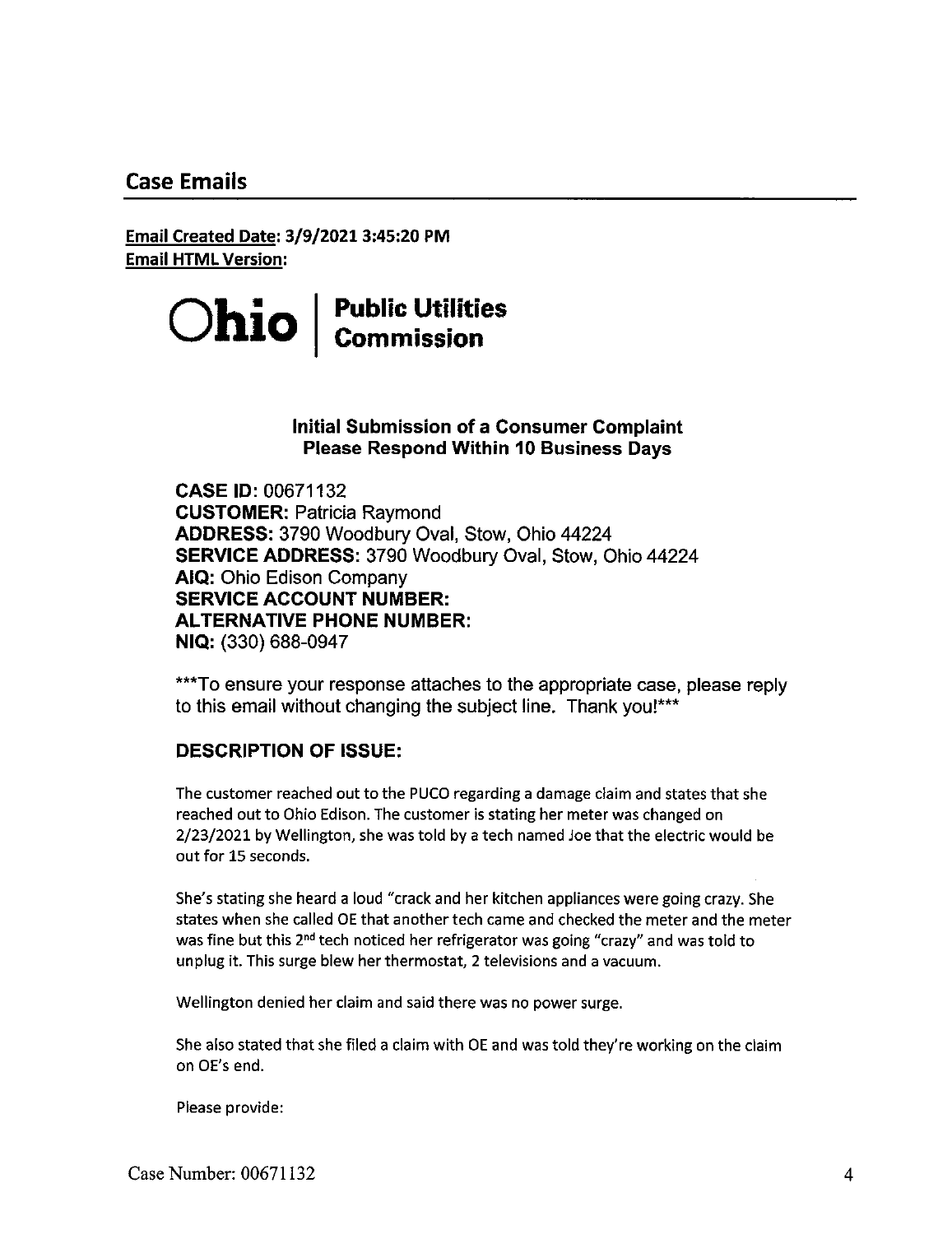

March 08, 2021

Ms. Patricia Raymond 3790 Woodbury Oval Stow, OH 44224-5434

Subject; FE Ohio Smart Meter Exchange WEI Claim No. FSO-247

Dear Ms. Raymond:

Recently you requested <sup>a</sup> claim investigation for an occurrence that you believe happened when Wellington Energy performed an electric meter exchange for "FirstEnergy" at your residence.

A Wellington Energy staff member completed the field investigation and found no basis for payment of <sup>a</sup> claim. There were no signs of negligence on the part of the Wellington Energy employee during the installation of the smart electric meter.

Although we are sorry for any loss that may have occurred, Wellington Energy does not accept responsibility for damages beyond its reasonable control.

Respectfully,

WELLINGTON ENERGY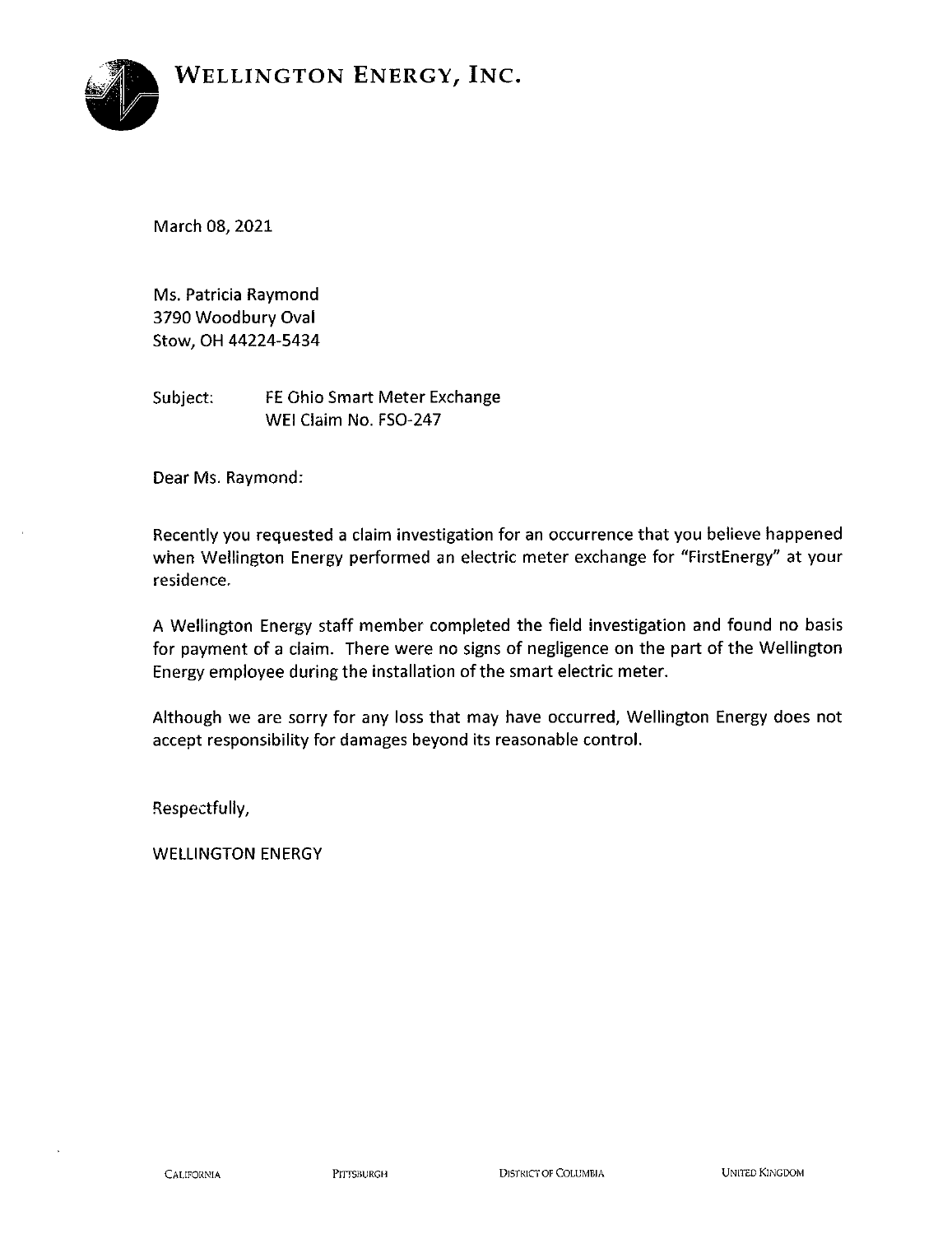# *to# dOLD/S^*

To Whom it may concern:

On February 23, 2021, Wellington, a company subcontracted by Ohio Edison Company arrived at my condominium to install a new smart electric meter. The service associate from Wellington knocked on my door to inform me that they would be installing the new meter and that my electric power service would be disrupted for about 15 seconds.

All of a sudden, <sup>I</sup> heard a loud cracking sound. My kitchen appliances started going crazy. My microwave and stove were beeping loudly, my refrigerator was going crazy beeping and lights were flashing.

<sup>1</sup> called Wellington and they told me to unplug my refrigerator. The refrigerator is very heavy and <sup>I</sup> had to pull it out from the wall to access the plug. Wellington sent an agent out to check the meter and he indicated that the meter was fine. He noticed that the refrigerator was still going crazy. The Wellington agent indicated that he would write <sup>a</sup> claim.

There was a power surge when Wellington installed the new smart meter. This surge also blew out my thermostat, two ty's, my cable box and my in house vacuum system. Wellington turned down my claim and indicated that they found no power surge. On March 9, 2021, I called Ohio Edison. Flora, an Ohio Edison representative told me to contact the PUCO. Flora also told me that Wellington is not under PUCO regulation and asked if <sup>a</sup> claim was filed with Ohio Edison. She told me that she was working on the claim on their end. <sup>I</sup> was also told that PUCO can reach out to Wellington but can't award damages and that <sup>I</sup> might need to file a formal complaint.

On April 2, 2021, I called the PUCO back to get an update on my case. I was told that an email had been sent to me indicating that my case was closed. <sup>I</sup> never received the email and asked to speak with the investigator. I was told the investigator was unavailable. <sup>I</sup> requested a return call.

<sup>I</sup> am filing a formal complaint against Ohio Edison and Wellington. The companies weretelling me to call the other company and no one was taking responsibility, in other words, passing the buck. In addition, how can Wellington impartially investigate my claim of a power surge, or Ohio Edison for that matter? There was a power surge. The loud crack and loud noise coming from my appliances occurred within minutes of the Wellington technician telling me that the electricity would be out for 15 seconds.

I'm 85 years old, on a fixed income and have not had anyone in my home for over a year because of the pandemic. As a result ofthis incident, <sup>I</sup> have had to have different service technicians in my home to make repairs to my refrigerator, tv's, cable service, thermostat, furnace and in house vacuum system. As cautious and careful as <sup>I</sup> have been, this has caused a great deal of anxiety and put me at risk of contracting COVID,

When <sup>I</sup> called to have the company come back and check the meter, they claimed the technician came back out but no one knocked on my door. Why didn't they knock on my door to let me know they were there? How do I know that someone actually came out and checked my meter? How do you explain all of these appliances beeping and going crazy at the same time and immediately following the installation ofthe smart meter? Why was the meter installed in February? <sup>I</sup> lost a full refrigerator/freezer full of food, was without heat and put at risk in the height of the pandemic. I am asking for an independent investigation and restitution in the amount of \$600.00 for necessary service calls and repairs for my